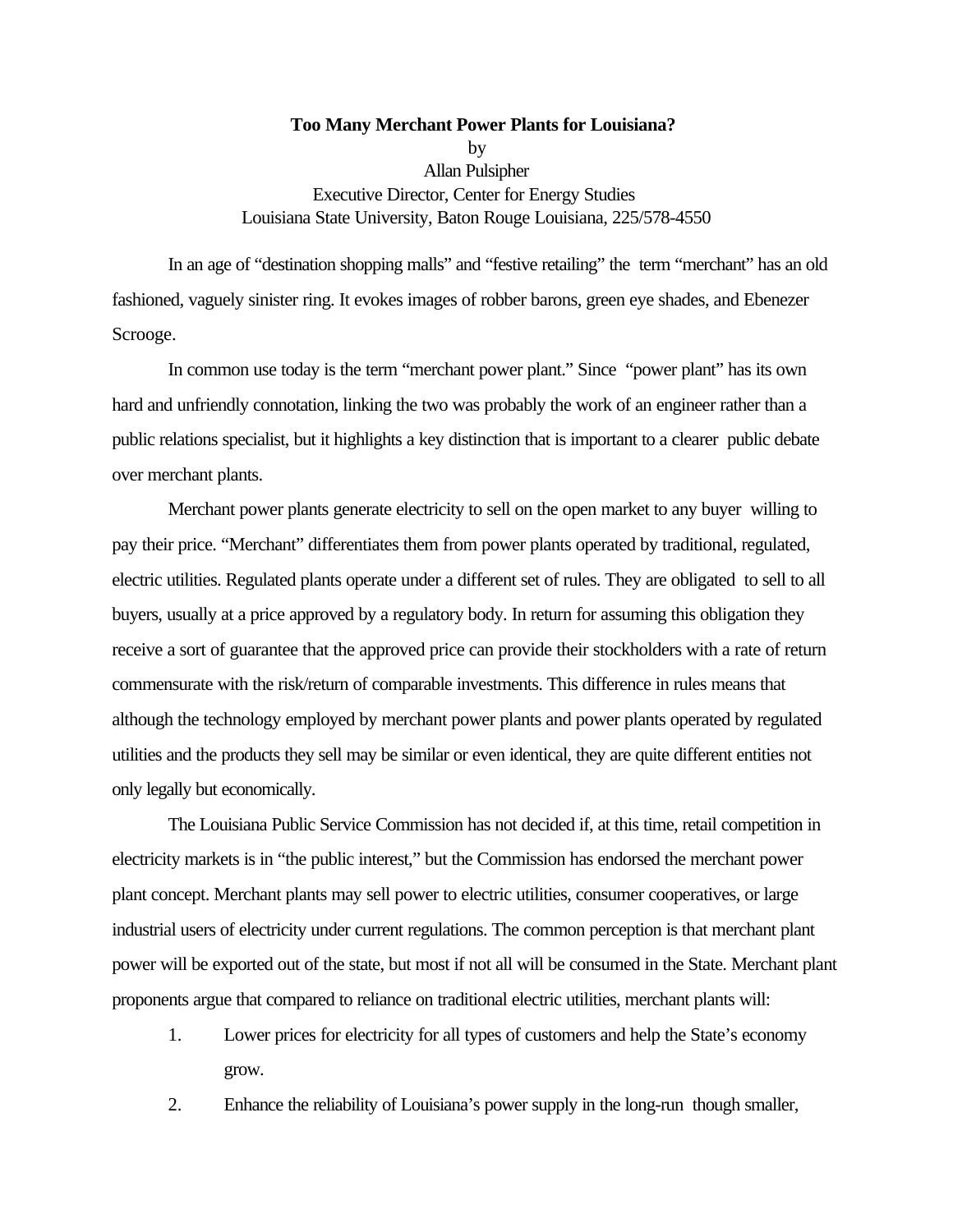more flexible, and efficient generating plants.

3. Be more responsive to environmental and quality of life concerns of local and state residents.

### *Could more (merchant) power plants lower prices for Louisiana ratepayers?*

As a consequence of proximity to natural gas produced in the state and on the federal offshore, and its network of gas pipelines and electricity transmission lines, Louisiana would seem to be a uniquely profitable location for merchant plants to produce and sell electric power.

National electricity markets are evolving and restructuring. Eventually, despite California's problems, they will become more, open, competitive and unregulated. Regardless of how soon this happens, the demand for electricity is growing steadily. Thus, Louisiana enjoys a potentially important economic advantage in key growth industry.

Louisiana customers will have a price advantage when buying power from merchant plants located in the state. At current rates, transmission charges account for about 10 percent of the bill for power exported to other, nearby, power systems. Transmission charges for power from systems further away are higher. Like any power producer, merchant plants, seek the highest profit, not the highest price, for their product. Thus, Louisiana electricity consumers will be able to buy electricity from in-state merchant plants for about 10 percent below the price for power paid by nearby power systems. Of course, if Louisiana customers can buy power at a lower price from another source such as a traditional utility, they are free to do so. Conversely, if they have to buy power imported from a nearby state, it will cost them about 10 percent more than competitors or consumers located there.

Lower priced power from merchant plants will translate into lower priced power for those served by the utilities or cooperatives to which it is sold. Lower priced power purchased by large industrial or commercial firms will lower the firms' operating costs and make them more competitive and able to grow. Although there will be an economic impact from the \$200 million to \$300 million spent to construct a merchant plant in the short term, and a much smaller boost from the 20 or 30 highpaid employees that will staff the plant when it becomes operational, the most important boost to Louisiana's economy will be reliable, lower-priced electric power.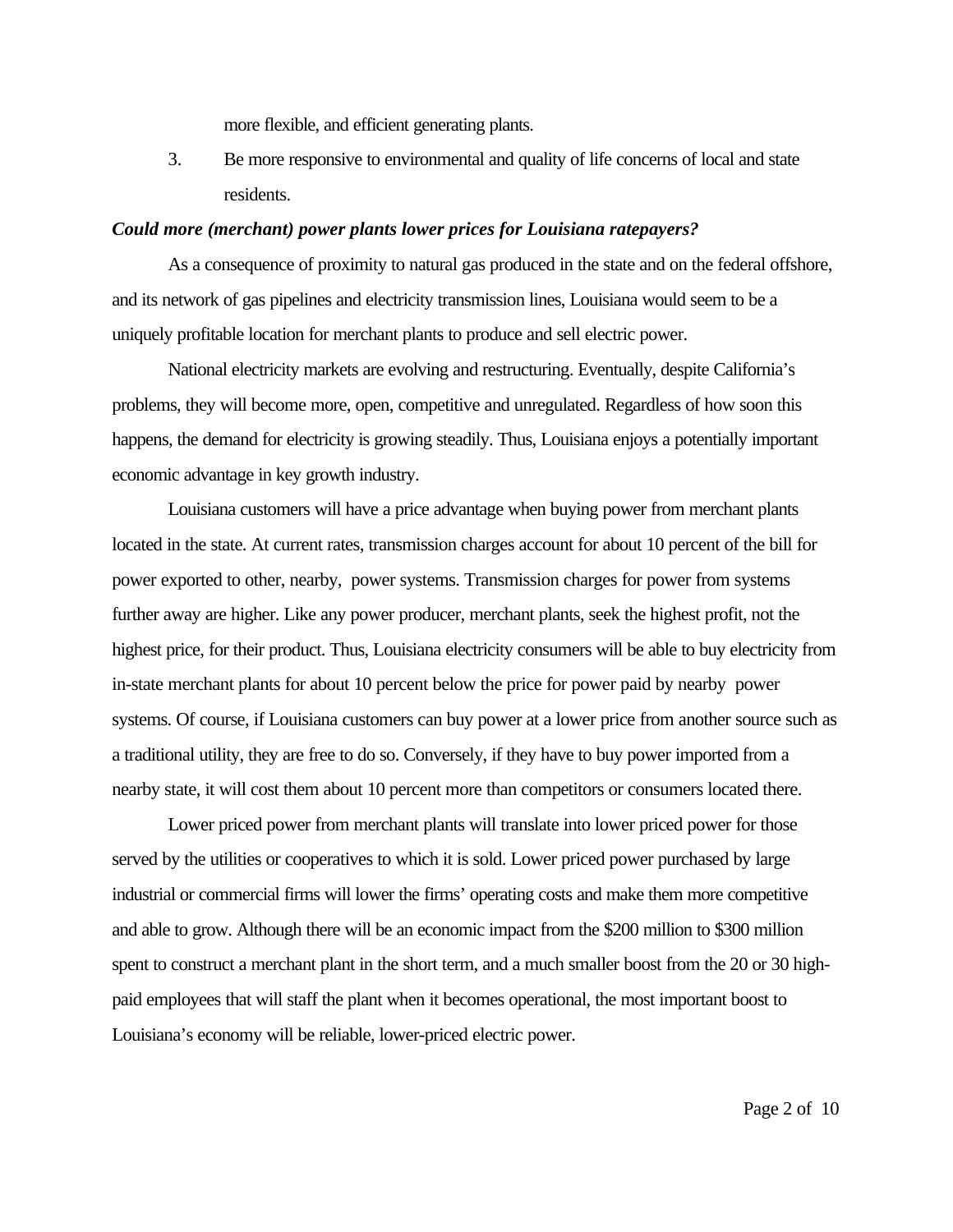Some analysts believe that traditional utilities are currently cutting prices for large customers to keep them from seeking other suppliers or generating their own electricity. Faced with threat of losing such large customers, utilities cut prices for these customers, and, in time, raise the relative rate charged to their captive residential and commercial customers unable to cut such deals. The benefits from lower priced power from merchant plants will flow to all electricity consumers, not just those large enough to negotiate a better deal with their utility.

### *Do Louisianans need to worry about "too many" merchant power plants?*

A surplus of capacity at merchant plants is quite different than a surplus of capacity at traditional, regulated plants. Construction of a traditional, regulated plant is approved subject to a regulatory determination that the power they generate is "needed." This determination means that the money used to build the plant is added to the other assets, or rate base, of the utility. Rates are then set so that the utility is able to receive an "adequate" rate of return on its rate base. This regulatory arrangement places the risk of a surplus on the utility's rate payers. If too many plants are built, and not as much power as was anticipated is sold, the consumer eventually pays higher rates so that the utility will earn an adequate rate of return.

Construction of a merchant plant does not depend on such an arrangement. The market sets the price. If generating capacity in the market increases faster than electricity demand or demand falls short of anticipated demand:

- prices will fall.
- ratepayers, consumers, and the State's economy will benefit, and
- the profits of the plant will decline.

If prices fall enough to eliminate profits, the plant will continue to operate as long as it can cover some of its operating costs.

If the firm concludes it cannot operate a plant profitably over the long term, like any other business, it will close down. Its assets may be sold to buyers in other states, or, more likely, sold at a considerable discount to buyers who will operate the plant where it stands. The price the new owner would be willing to pay would have to be low enough so that the new owners will be able earn a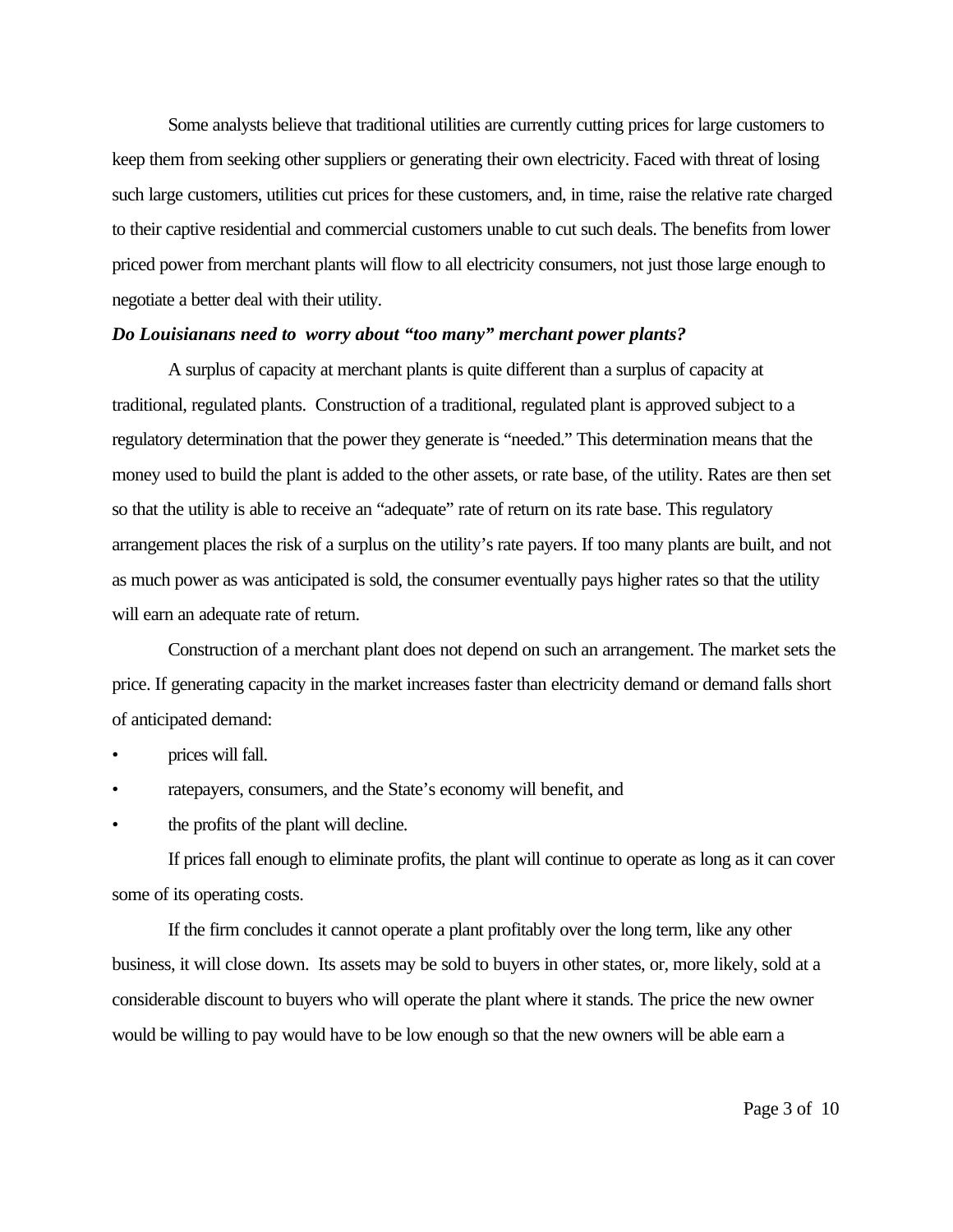competitive rate of return at the lower price set in the market.

 This arrangement places the risk of a surplus on the merchant plant's owners or stockholders, not on its customers. A surplus of power from "too many" merchant plants will result in losses to their owners, but will lower prices for Louisiana ratepayers--without ratepayers assuming any additional risks. The prospects for such surpluses are not bright, however, since the available data indicates that the State is not getting more merchant plant capacity than other states and seems to lag those states that share its borders by about 20 percent.

## *How could more merchant power plants improve the reliability of Louisiana's power supply?*

In-state merchant plants increase the capacity and flexibility of the transmission system by: 1) reducing the need to import power from other supply systems, 2) operating more efficiently with new, smaller, more efficient generators that can be located closer to loads, or located on the short side of transmission bottlenecks or constraints. Conversely, to rely on power imported from other power systems will require larger transmission lines capable of carrying more power, as do the larger, older, dirtier, plants now operating.

A decade or so ago, the common wisdom in the electricity business was that large (1000 MW) power plants had to be built to get the lowest cost power. Now much smaller plants (some argue as small as 10 MW) are cheaper. Mike French, Director of the Division of Technology Assessment of the Louisiana Department of Natural Resources, presented comparisons between new, state-of-the-art coal and gas-fired generators at Hearings convened by Senator James David Cain, who chairs the Louisiana Senate's Environmental Committee, indicating that gas plants could be built for about 47 percent less than coal-fired plants, on a per unit of output or capacity basis, with fixed operating and maintenance(O&M) 17 percent lower, and variable O&M 85 percent lower, and a heat rate 30 percent better, while emitting 40 percent fewer air pollutants. A comparison to the older plants on which Louisiana depends would show even larger differences. *How could merchant power plants better protect Louisiana's environment and quality of life?*

First, 70 percent of Louisiana's generating capacity is more than 20 years old, and 40 percent over 30 years old or older. Some new, clean, capacity from merchant plants will displace older, dirtier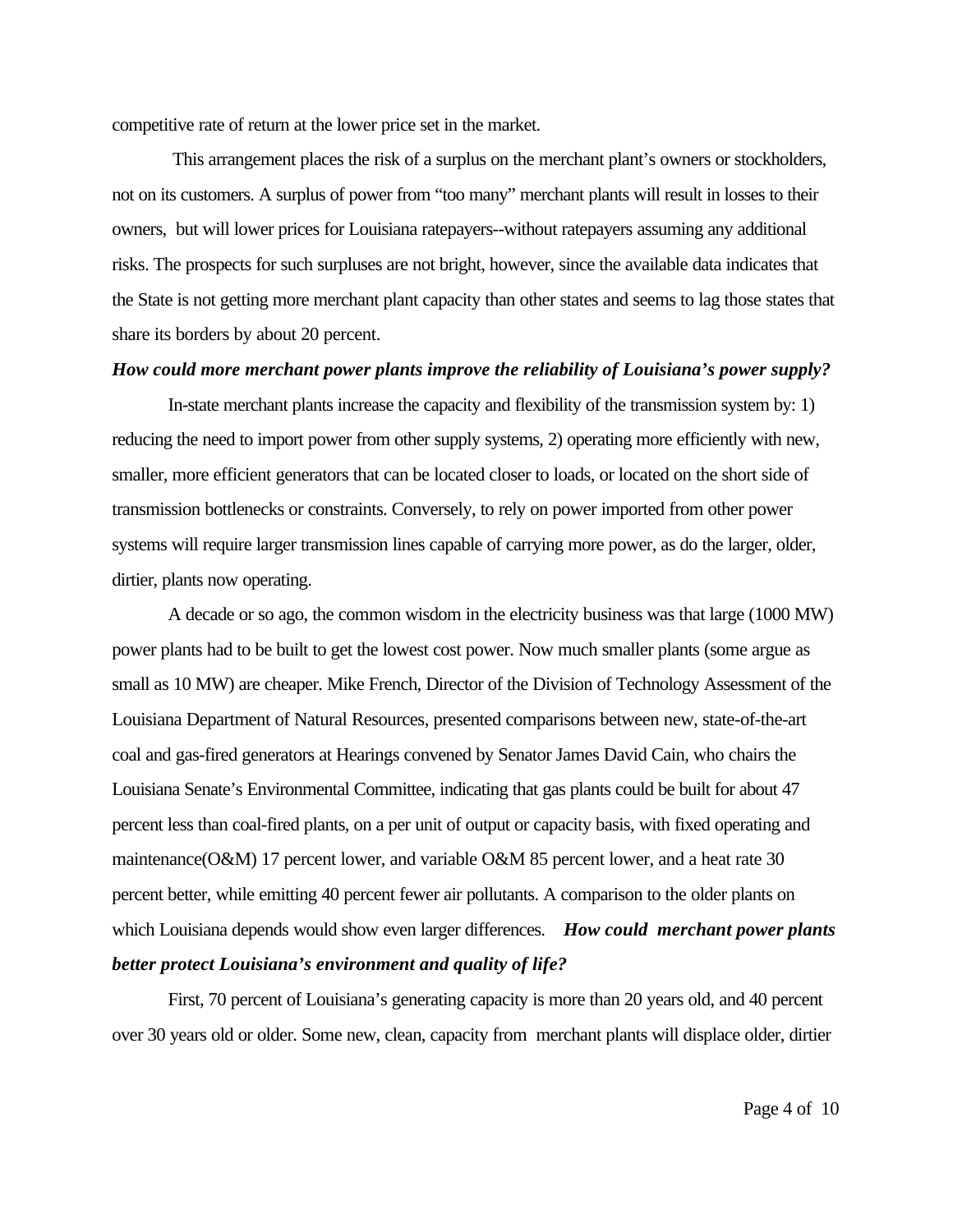capacity now operating through economic competition in the marketplace.

Second, merchant power plants should be sited with less environmental risk and local disruption than has been the case for traditionally regulated utilities. Merchant power plants do not have the right of eminent domain. Thus, merchant plants will have to resolve local or "not-in-my-backyard" concerns about the siting of generation and transmission facilities with the individuals and governments affected in the same way other businesses do.

In contrast, regulated utilities, can exercise the right of eminent domain to site generating facilities and transmission lines. Thus, they are less vulnerable (and perhaps less responsive) to local concerns. Further, without recourse to the power of eminent domain, merchant power plants will have even stronger incentives to locate near transmission lines and major gas pipelines to avoid transmission line opposition.

#### *Opposition to Merchant Plants*

Most news coverage of merchant power plants has been negative. Despite their economic and technological advantages, there has been significant opposition not only in the State but, significantly, nationwide.

**Wasting Louisiana's drinking water -** Concerns about the State's apparent attractiveness to merchant plants have taken the form of concern about potential threats to ground water. In addition to his series of hearings, Senator Cain asked Governor Foster and the Louisiana Department of Environmental Quality (DEQ) for a 120-day moratorium on new merchant power plants until the ground water issues are better understood. The Governor did not ask for a moratorium, and DEQ says there are no grounds for denying permits, but the sentiment for a water policy is strong and the Governor has appointed a task force to consider the issues.

The common wisdom filtering through Senator Cain's hearings seems to be that the Sparta aquifer on the Louisiana/Arkansas border may develop problems, but largely because of withdrawals on the Arkansas side. Localized effects in the State's other aquifer systems may develop, and the state needs to monitor water and ground water problems in a more organized way. It is hard to interpret some data because both the demands on aquifers and the extent or rate of their recharge is influenced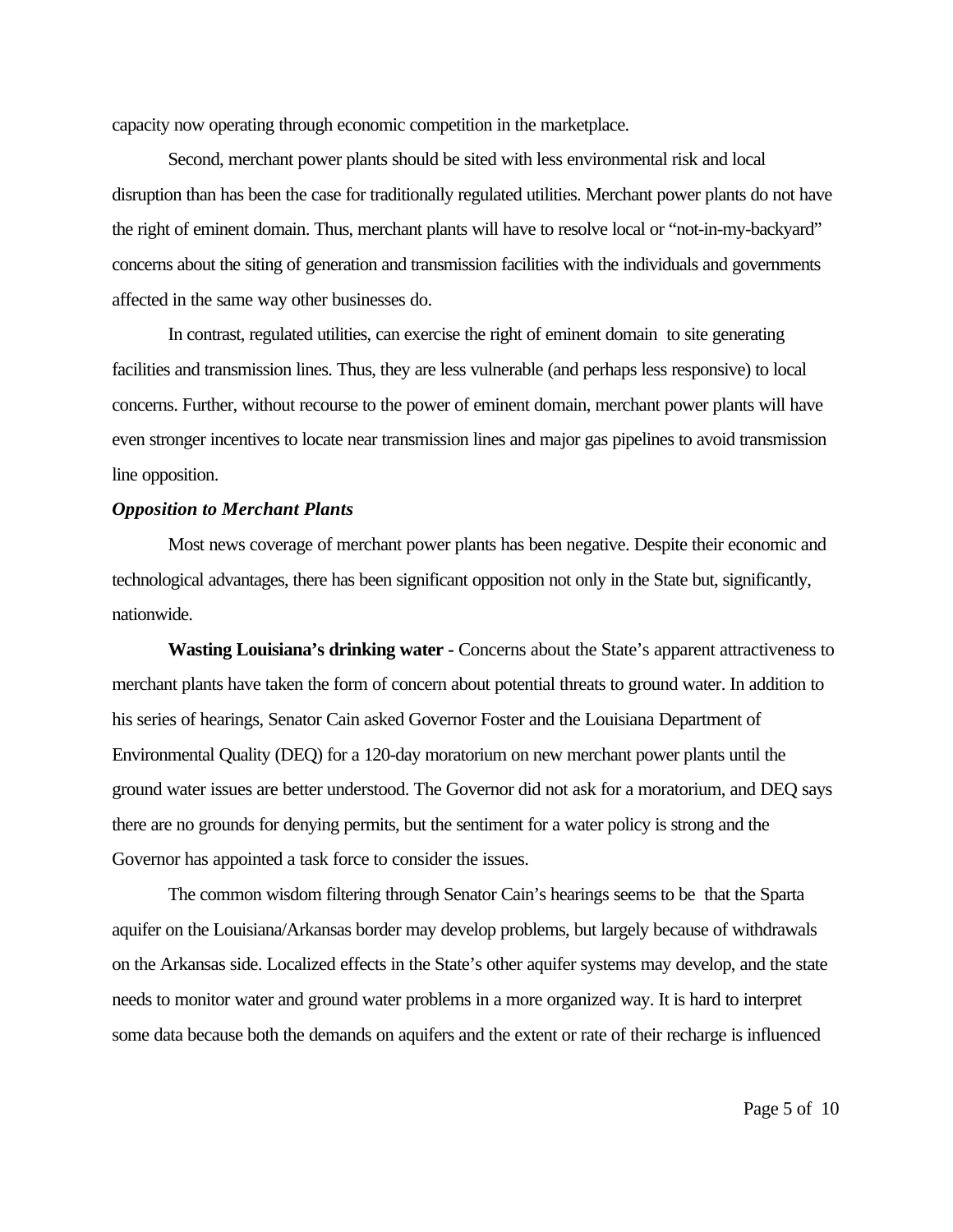by rainfall.

About 36 percent of the ground water used in Louisiana goes to rice farmers, another 14 percent goes to other agricultural uses including aquiculture, and the remaining half is split more or less evenly between industrial users and public water systems. Most discussions of a new policy implicitly or explicitly assume that current users have established a right to continued use and should be "grandfathered" in, or, more accurately "out," of any new state policy. Rights of current users certainly need to be considered but it is debatable that even in Louisiana an efficient, equitable water policy would value a gallon going to a rice field or a crawfish as highly as a gallon used for drinking water.

But merchant plants as a group do not appear to pose a major threat to the State's ground water reserves. Almost all traditional utility operated plants use surface water. Merchant plants do not have to use ground water. Their advanced technology has reduced water requirements sufficiently to make using ground water feasible. Surface water or recycled water can be used in many areas without a major impact on costs. Further, compared to other uses of the State's ground water, the additional demand for proposed merchant power plants is modest. If all 12 of the State's proposed merchant power plants were to use ground water at the same 7.9 million gallons per day rate of consumption as the proposed merchant plant near Eunice (to be located in the middle of rice country) which has been the focus of much of the controversy; total merchant plant consumption would be about 58 million gallons per day. That seems like a lot of water, but it is equal to only 4.5 percent of the estimated total consumption of ground water or about nine percent of the total now used in agriculture. In actuality, some plants that have been announced will only operate at times of peak demand and others may use surface water, hence this a conservative illustration of their relative demand.

The availability of solutions or adjustments to meet ground water problems has resulted in doubts about whether ground water concerns are real or simply a tactic by those whose concerns are more fundamental. At the "micro-end" of the scale of public concern, opposition may reflect fear of declining property values or congestion, that characterize the species of concern usually referred to as "not-in-my-backyard." This may be true in particular instances, but there are at least two other more basic and generic origins of concern.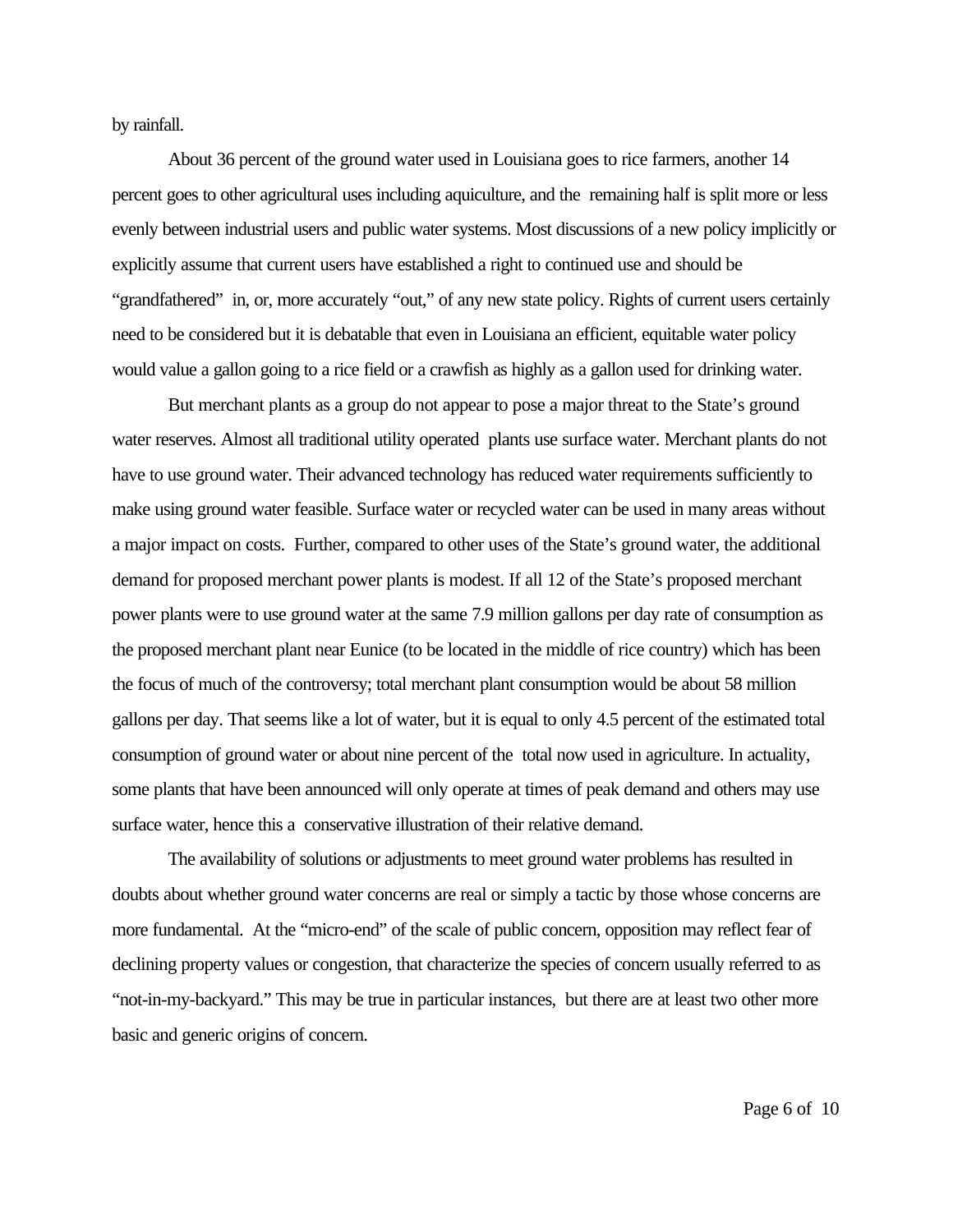**Perpetuation of plantation-type exploitation of the State's resources -** At the other end of the scale, at what a new college professor might call the meta-socioeconomic-systems level, merchant power plants have been attacked as yet another instance of "outside" forces exploiting Louisiana's abused and over-used natural resources. Production and profits would go to consumers and stockholders in other states; while local residents bear the cost of deteriorating environmental amenities. These costs are not offset because benefits for the State's consumers are insignificant, as are the few dozen (permanent) jobs merchant plants would provide.

The State's unfortunate prominence at the wrong end of the state-by-state indexes of social and economic ills--like percentage of the State's children living in poverty, crime, corruption and illiteracy–according to this argument is caused by or intertwined with its energy guzzling, bulk commodity producing, plantation-like economic structure. Although the longer-term policy remedy is not very completely spelled out, for those with this view, more and cheaper electricity is not an objective but a contributor to the more basic problem.

Economic autarky carried very far, is not a strategy or objective that has many adherents at a national-level and even fewer at the state-level–especially in a modern, integrated economy. But it is a major theme that has appeared repeatedly in the hearings and the media coverage of merchant plants. The presumption or argument of some merchant plant opponents is that the electricity produced is intended for out-of-state customers. But the numbers, thus far, don't support this view.

The Electric Power Supply Association maintains a data base on merchant plants. They list 450 projects have been announced nationwide. Of the contiguous states, Texas leads with 49. Mississippi has 13 and seven are listed in Arkansas. Given its hypothesized advantages as a merchant plant site, the 12 Louisiana projects considered "announced," seem almost lonely. Louisiana is one of the most energy intensive states, with about four percent of the U.S. population, but its share of prospective new, merchant plants is less that one percent

The cumulative additional capacity of the announced merchant plants that are located in the states contiguous to Louisiana–Texas, Arkansas and Mississippi--is roughly 44,000 MW, which represents a increase of about 52 percent over the existing generating capacity in these states of about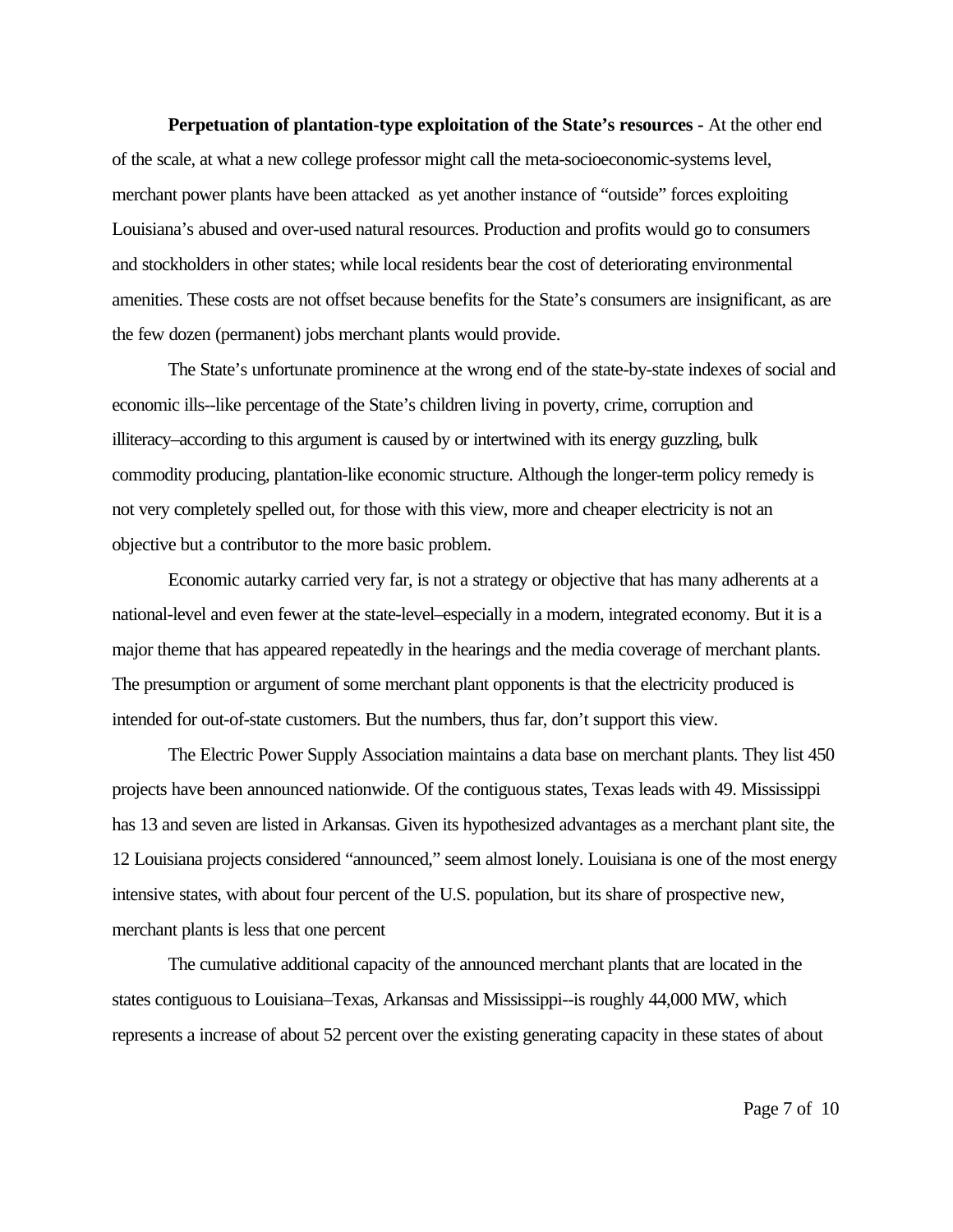85,000 MW. The additional capacity announced in Louisiana is 7,336 MW, which would be an increase of about 40 percent over the State's existing capacity of 16,257 MW.

For the nation considered as a whole, the cumulative capacity addition from merchant plants is 264,519 MW which, if realized, would increase the current capacity of 677,811 MW by about 39 percent, putting Louisiana almost exactly on the national average.

Capacity additions reported as planned by electric utilities, i.e., traditionally regulated plants, total 44,410 MW, which if realized would increase the Nation's capacity to generate electricity by about 6.5 percent. No additions to traditional capacity, are shown for Louisiana.

A forty to fifty percent increase in capacity, even in an industry in which there has been very little growth in capacity in the last 15 or 20 years, seems unrealistic. Many plants that have been announced are multi-unit plants that will complete units as demand materializes, others may never gather the finances necessary to start construction. But the magnitude of the difference between capacity planned by traditional utilities and capacity provided by merchant plants strongly indicates that current strategy of electric utilities is to rely on merchant plants to meet future growth as well as replace existing capacity that becomes uneconomic to operate.

Considered in this context, exporting Louisiana's resources via transmission lines from merchant power plants to customers in other states, does not seem worth worrying about. The more realistic concern seems to be whether the State will get a large enough share of the new, cleaner and more efficient capacity to meet the needs of its energy intensive economy.

**Losing power to regulate good works -** While ground water problems have captured the attention in Louisiana, there has been widespread opposition in other states and on much broader grounds. A recent article in *The Electricity Journal (*December 2000) characterized merchant plant concerns as "the largest wave of energy related activism since the anti-nuclear movement of the 1970s." Concerns about air quality impacts, land use, whether merchant plants will really squeeze out dirtier plants, repercussions on the supply/price of natural gas, have all been raised. A group in Queens, NY, has mobilized to oppose merchant facilities New York City under the antonym CHOKE–Coalition Helping to Organize a Kleaner (sic) Environment.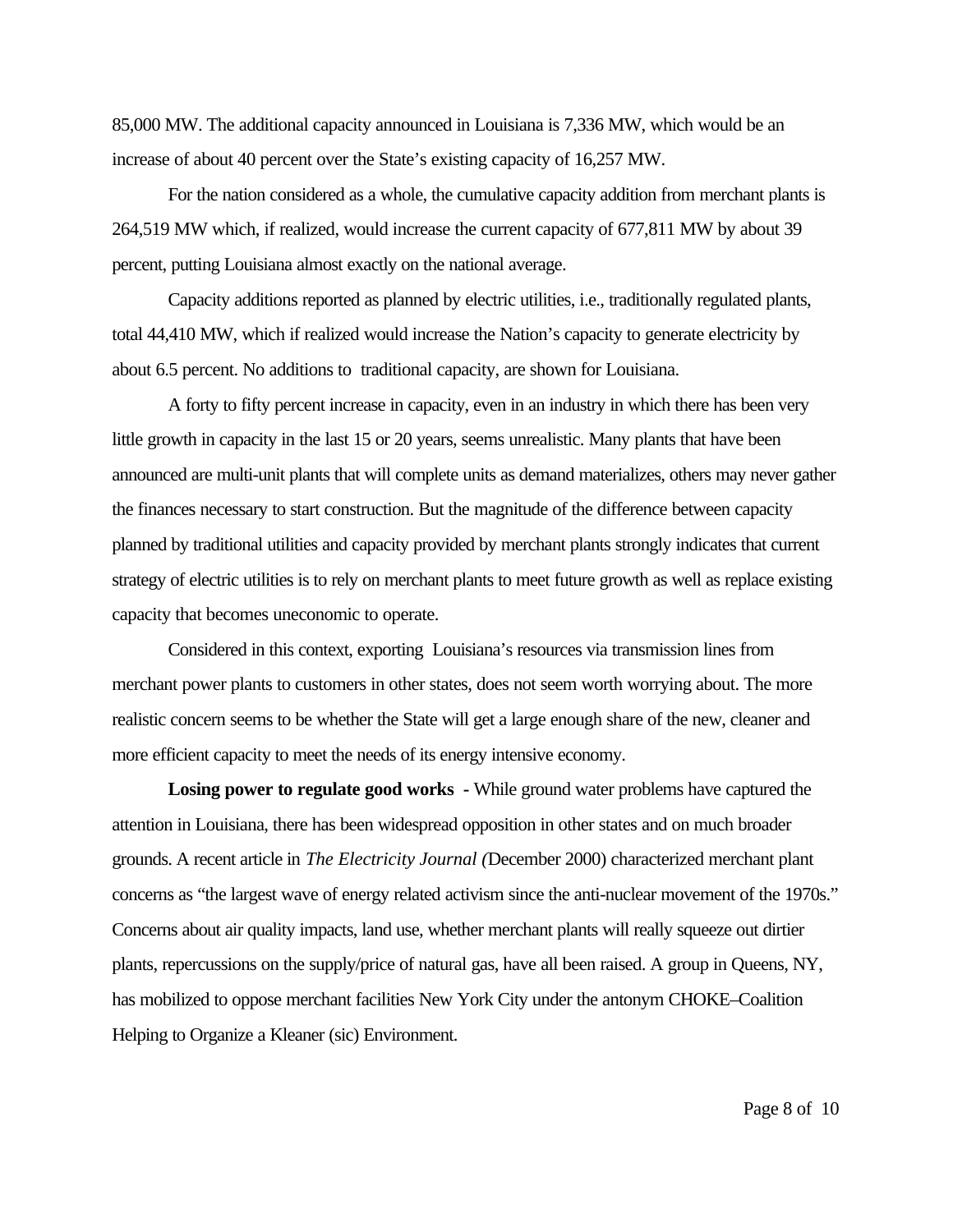The *Electricity Journal* article describes anti-merchant plant campaigns in Wisconsin, Indiana, Illinois, New York, Ohio, and Vermont. Those fearing Louisiana's natural resources being exploited and exported, at least exploited disproportionately, might take heart from the number of merchant plants in the planning process in major consuming states: 25 merchant plants are in the planning stage in Indiana, 28 in Illinois, 21 in Florida, 20 in Massachusetts, 24 in Ohio, 13 in New York City and others in the Hudson Valley, and, 49 in Texas.

Since the passage of the Public Utilities Regulatory Act (PURPA) in the 1970s, consumer and environmental interest groups have been quite successful in using the regulatory process that governs traditional public utilities to further their own objectives and organizations. Deregulation, restructuring, and merchant plants threaten their hard won gains and their ability to influence policies and implement programs in the future. In some states that have moved toward restructuring and deregulation, funds called "systems benefit funds," have been created to carry on such activities as deregulation takes place. Bill assistance, education and weatherization programs for low-income consumers, and support of alternative or renewable energy sources, programs have been created or ordered by public utility commissions.

Similarly, testifying, communicating, and mobilizing ratepayers and citizens have been the principal "business" or modus vivendi of established and accomplished nonprofit organizations and institutions. Often it has been easier to influence energy issues in the rate making or regulatory process than in the larger and much less focused legislative process. Merchant plants operating outside the regulatory process, pose a threat to the objectives and survival of some of these organizations. Thus, it is not surprising that these groups have criticized the merchant plant concept and have urged that permitting, planning and investigatory procedures be adopted to control them--measures that are quite similar to the traditional regulatory system under which they have flourished.

**In summary**, for merchant plant proponents, telling Louisianians to worry about too many merchant power plants locating in the state, seems analogous to warning LSU's basketball coach John Brady to worry about too many towels being used in the locker room if too many seven foot, 250 pound walk-ons, with 40 inch vertical leaps, and perfect SAT scores, try out for his team. We should

Page 9 of 10